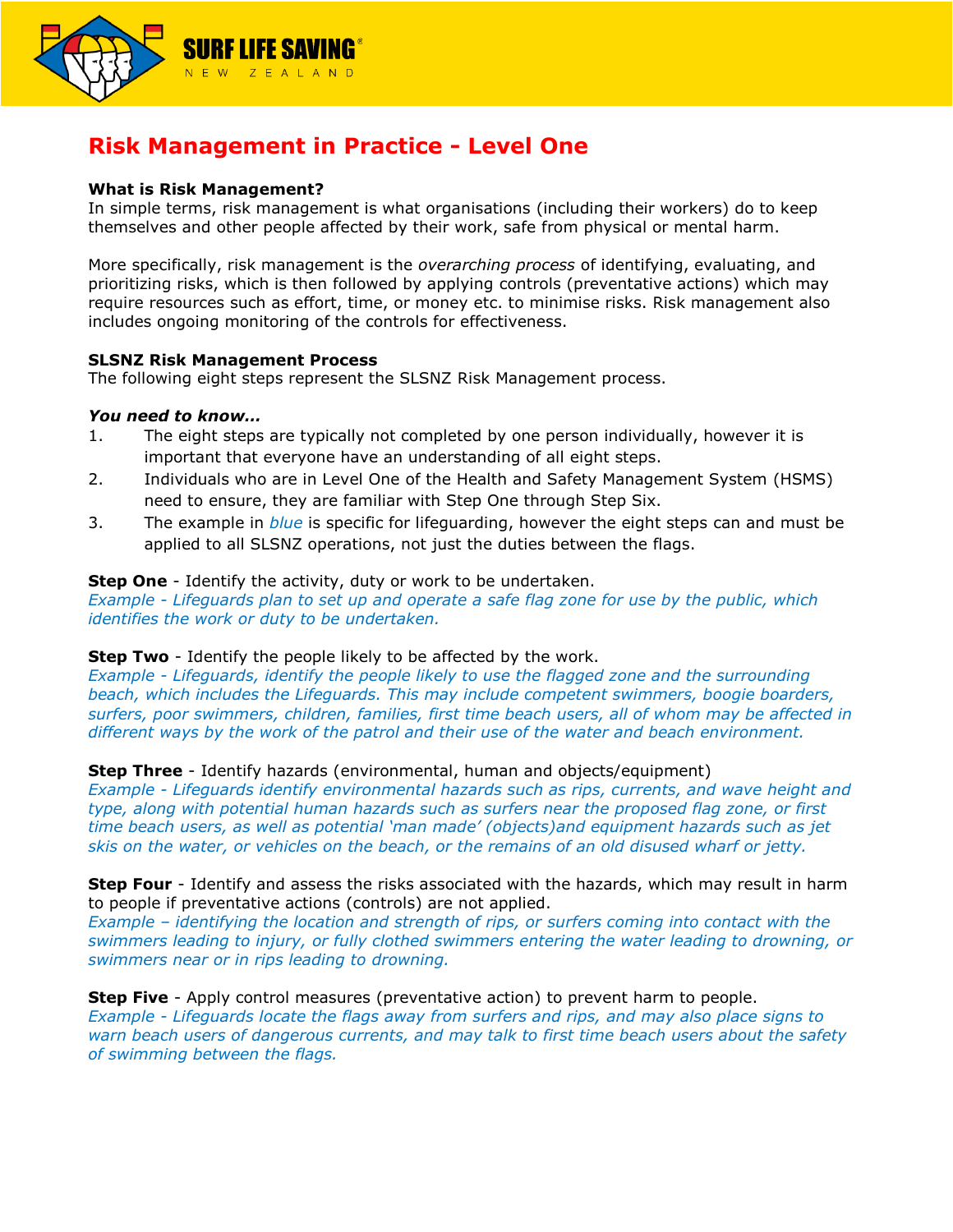

**Step Six** - Continue to monitor and assess the hazards, risks and control measures for effectiveness.

*Example - Lifeguards monitor and review steps 1-5.*

# **Step Seven** - Maintain records of the above.

*Example – Some of the above information may be recorded on the Patrol Captains Form. However SLSNZ is moving towards using SLSNZ's Operational Risk Assessment Forms that are completed prior to and during patrol.* 

**Step Eight** - Implement emergency responses where required. Emergency responses are applied where preventative actions have failed, or where risks have changed or have not been adequately identified or assessed.

*Example – Lifeguards rescue swimmers from a flash rip that suddenly appears adjacent to the flags.*

# **Risk Assessment in Practice - Level One**

## **What is Risk Assessment?**

Risk assessment, is a component of risk management. Risk assessment is the *process of evaluating* the risks to health, safety, and welfare.

Not surprisingly, risk assessment is something that most people do in their daily lives without realising it. Is that plate hot? Is it safe to cross the road? Do I need to put sun cream on? Similarly, well trained and experienced lifeguards demonstrate effective risk assessment procedures every day while on patrol.

#### **Why do we do risk assessment?**

SLSNZ does risk assessments to prevent harm to people, to inform our procedures and practices, and records the evidence in support of our the legal requirement to 'do risk assessments' under the Health and Safety at Work Act 2015.

## **How do we record our risk assessment?**

There are three SLSNZ Risk Assessment tools:

- 1. SAFER
- 2. General Risk Assessment
- 3. Operational Risk Assessment

### **Who does the risk assessment?**

There are different expectations for risk assessment for each Level of the Health and Safety Management system.

| <b>HSMS Level</b>                  | <b>Level One</b> | <b>Level Two</b> | <b>Level Three</b> |
|------------------------------------|------------------|------------------|--------------------|
| <b>SAFER</b>                       |                  |                  |                    |
| General Risk Assessment            |                  |                  |                    |
| <b>Operational Risk Assessment</b> |                  |                  |                    |

However, everyone should have the understanding of how each risk assessment tool plays a part in health, safety and welfare management by familiarising themselves with the tools below.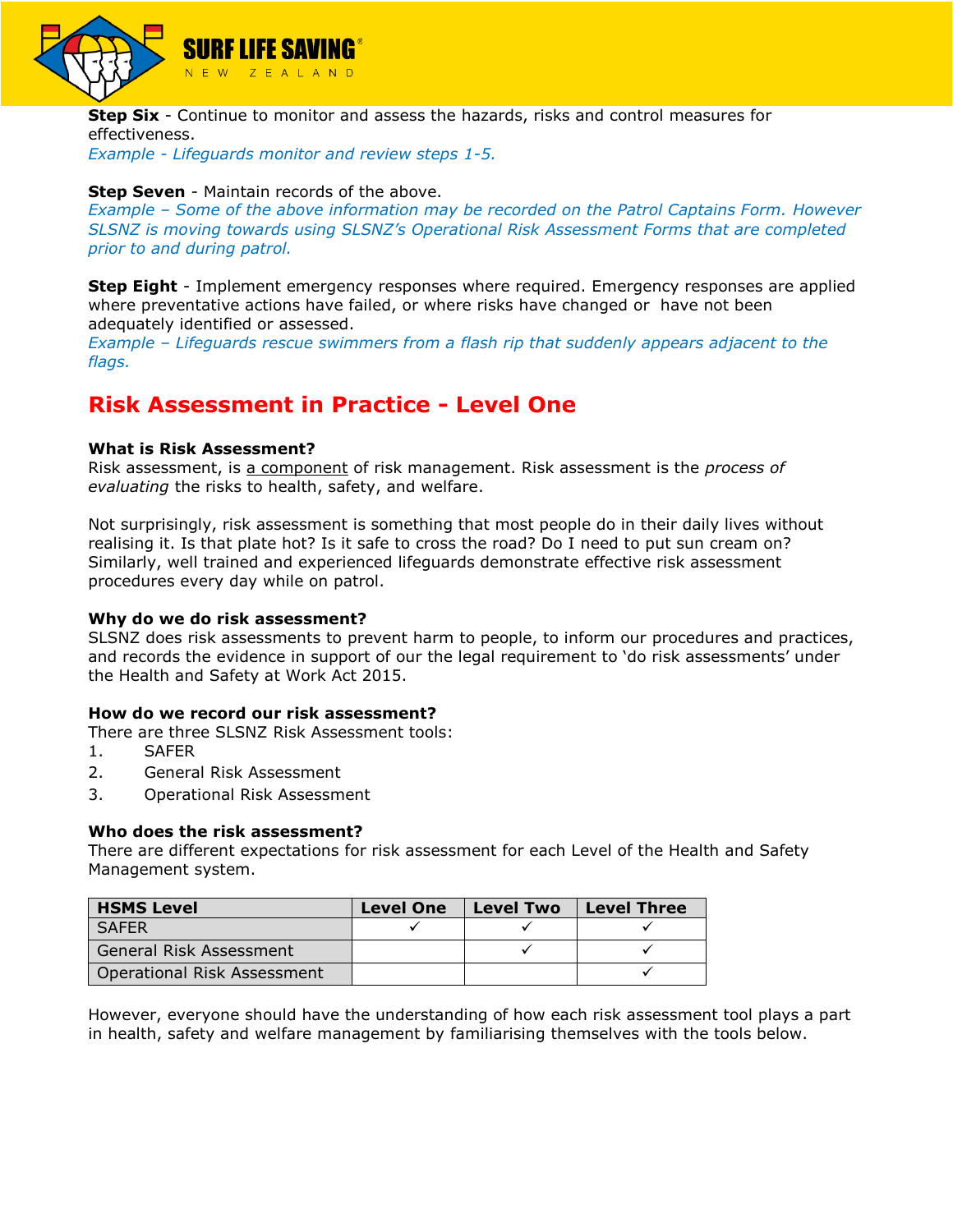

# **What is a SAFER?**

SAFER is an acronym which represents the risk management process that underpins and informs all Surf Life Saving New Zealand operations, and is simple enough to enable everyone to practice "safety." SAFER is an easy-to-remember approach to preventing harm to self and/or others by:

**S**potting the hazard **A**ssessing the risk **F**inding control measures to **F**ix the problem **E**valuating the result of the solution **R**ecording your SAFER actions

# **Who should know how to implement SAFER?**

Everyone (Level One – Level Three) involved in SLSNZ operations.

# **When should I use SAFER?**

The SAFER Risk Management Process should be used in real time, while working, and/or where quick action is needed. SAFER can be carried out on the spot in developing and changing situations or when unexpected hazards present themselves during routine tasks. SAFER is used for situations where dynamic, on the spot, risk assessments are required (i.e. ad hock activities, urgent or emergency responses).



## **How do I record SAFER?**

If reasonably practicable, record your SAFER Risk Management Process using audio/video tools before and/or after your task(s).

Any findings or insights discovered as a result of a SAFER Risk Management Process should be communicated to your patrol captain or line manager.

# **General Risk Assessment**

## **What is a General Risk Assessment?**

General Risk Assessment (GRA) is used when assessing repetitive tasks, which are unlikely to change significantly, due to the predictable nature of the work. e.g. refilling a fuel bladder.

## **Who should know how to do a General Risk Assessment?**

Anyone in Level Two or Three of the Health and Safety Management System should know how to complete a GRA. However, those in Level One that do the tasks that are being risk assessed, are key information sources that can help provided data/information for the assessment.